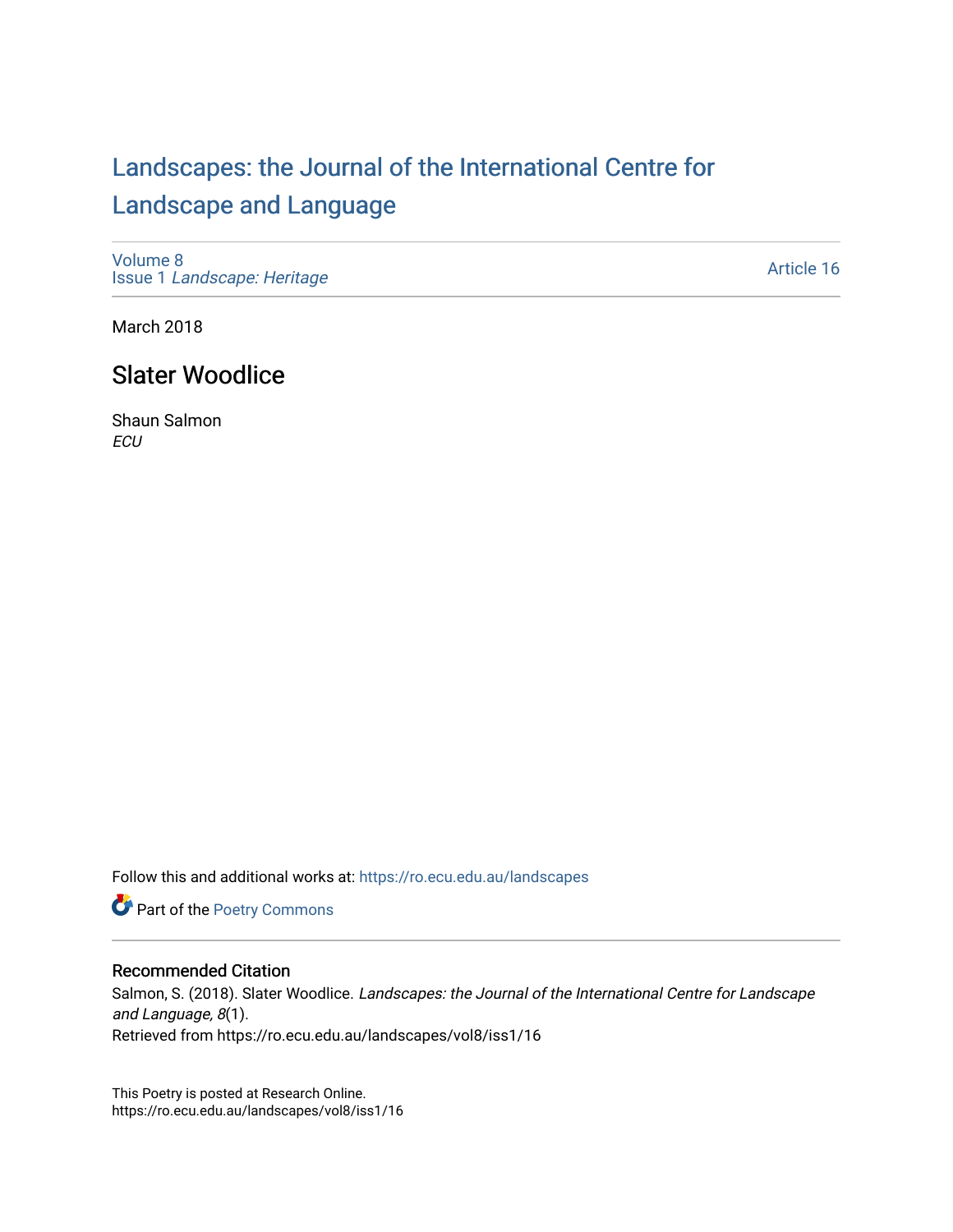## **Slater Woodlice**

*Shaun Salmon (Edith Cowan University)*

Slater woodlice. Not lawyers, Creatures A name from each hemisphere Contours bent By time and money

I hang in my irascible toilet Bug shuffling over a ceramic grid. My shit blackish But in a good way After illness. Days of sleep Speechless, infant-connections Ancient now. Repelled By aeroplanes and opportunity – Stretched out skeins Trails of not gone back.

Forget the trees, A playground of roofs, Snowdrifts of litter, Woven dome of blackberry – A second home, those dens.

Phosphorescence smears The misted street.